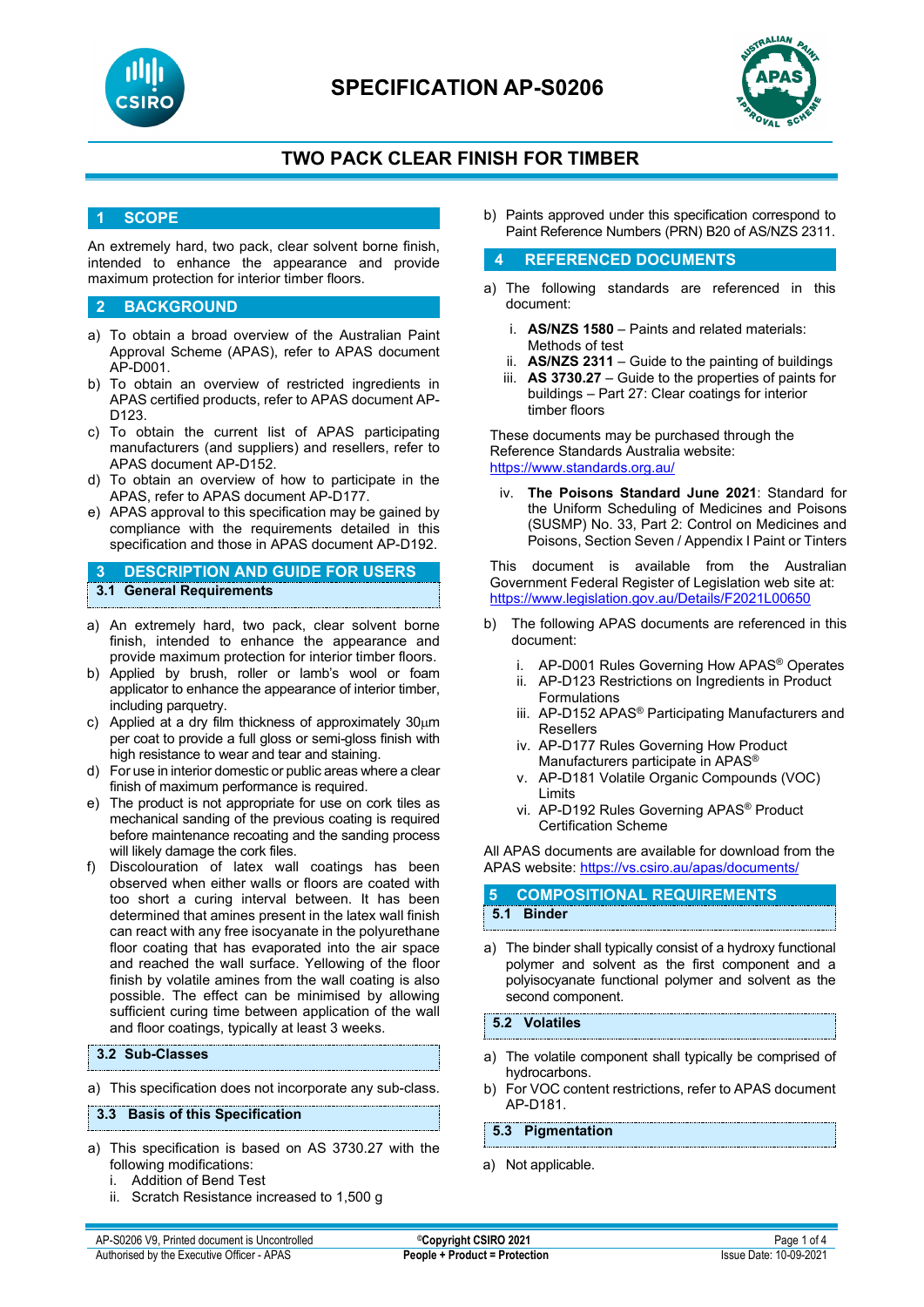



# **TWO PACK CLEAR FINISH FOR TIMBER**

# **6 PRODUCT APPROVAL REQUIREMENTS**

## **6.1 General Requirements**

a) The product and its application for approval shall comply with the relevant requirements of APAS document AP-D192 during the life of the approval.

## **6.2 Technical Requirements**

- a) The product shall comply with **all** the requirements of clause 7, Table 1 below.
- b) The manufacturers own quality control schedule of tests and limits shall be allowed subject to the approval of the Executive Officer (EO), APAS.
- c) On request, the EO may request the results of the tests for a batch and compare these with previous batches.
- d) Density and non-volatile content by weight (NVCW) figures for each production batch of the approved product shall be within ±3% of the actual (not theoretical) figures quoted in the original product approval submission (APAS document AP-D139).
- e) Subject to compliance with all the requirements of this specification, the level of Approval appropriate to the application shall be given to the system.

## **6.3 Health and Safety Requirements**

- a) The manufacturer's Safety Data Sheet (SDS) must be studied closely prior to using the product and complied with during use of the product.
- b) Products covered by this specification contain hydrocarbon solvents, therefore the paint is considered flammable and should be stored away from all sources of heat or ignition.
- c) Containers should be resealed immediately after use and good ventilation provided during use to minimise the risk of fire or explosion and the long-term toxic effects of absorption of the vapour into the lungs.
- d) Painting should not be carried out whilst the building is occupied, and exterior doors should be propped open as the vapours are heavier than air.
- e) All pumping equipment should be adequately earthed. A full-face air fed respirator should be used when spraying.
- f) These products contain isocyanates and solvents and thus care should be taken to avoid contact with the skin by the use of protective clothing and barrier cream. Isocyanates can cause severe irritation to eyes and respiratory tract necessitating strict attention to safety.
- g) Products intended for sale in Australia shall comply with all the requirements of the SUSMP. Products intended for sale in other countries shall comply with all local WHS and environmental requirements.
- h) The product shall comply with all requirements of clause 6.3 and 6.4 of APAS document AP-D192.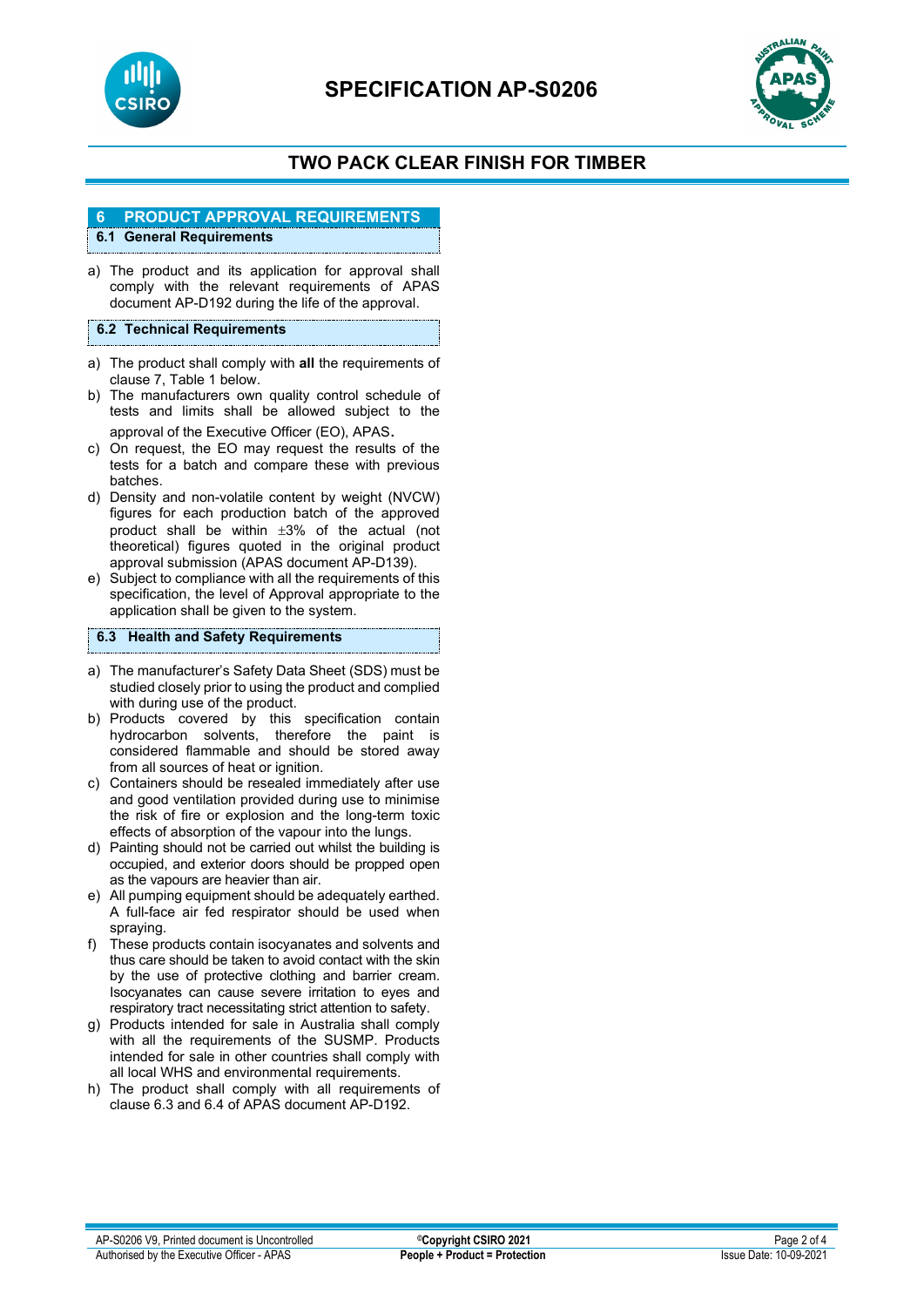

# **SPECIFICATION AP-S0206**



# **TWO PACK CLEAR FINISH FOR TIMBER**

# **7 TABLE 1: PERFORMANCE PROPERTIES**

| <b>TEST</b>                                    | <b>AS/NZS</b><br>1580<br><b>METHOD</b> | <b>REQUIREMENTS</b>                                                                                                                                             |
|------------------------------------------------|----------------------------------------|-----------------------------------------------------------------------------------------------------------------------------------------------------------------|
| <b>General Requirements</b>                    | AS 3730.27                             | Shall comply with all the requirements of <b>clause 5 Typical</b><br><b>Properties and Characteristics.</b><br>All results shall be reported.                   |
| <b>Specular Gloss</b>                          | 602.2                                  | <b>Semi-gloss:</b> 25 to 50 gloss units at 60 $^{\circ}$ .<br>Gloss: $\geq$ 85 gloss units at 60°.                                                              |
| Scratch Resistance                             | 403.1                                  | >1,500q.                                                                                                                                                        |
| Bend Test (Assessment of Coating<br>Ductility) | 402.1                                  | No cracking or adhesion loss when applied at a dry film thickness of<br>30 - 50µm to soft aluminium 0.3mm thick and bent around a 6mm<br>mandrel.               |
| <b>VOC Content</b>                             | <b>APAS</b><br>AP-D181                 | Refer to APAS document AP-D181 for method and limits.<br>If the APAS specification is not listed on AP-D181, a declaration of<br>VOC content is still required. |